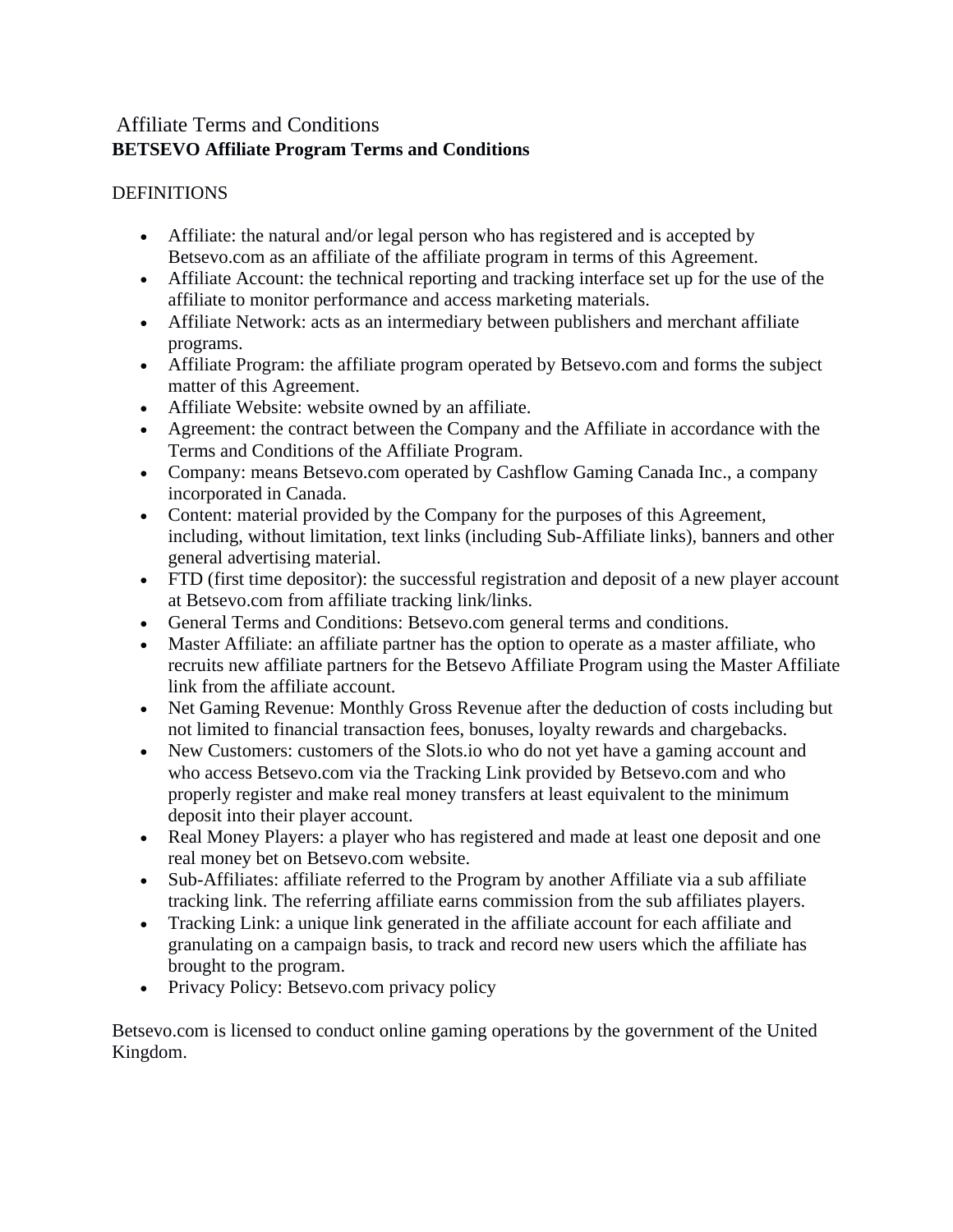By completing the Betsevo.com Affiliate Program application and clicking "I agree to the Terms and Conditions" within the registration form, you hereby agree to abide by all the terms and conditions set out in this Agreement. Company reserves the right to amend, alter, delete or extend any provisions of this Agreement, at any time and at its sole discretion, without giving any advance notice to the Affiliate subject to the Agreement. You hereby agree to:

- 1. Participate in the Affiliate Program
- 2. Use of the Betsevo websites and/or Betsevo.com marketing tools (as hereafter defined).
- 3. The condition that the acceptance of any Affiliate commissions from Slots.io confirms your irrevocable acceptance of this Agreement and any modifications thereto.

Therefore, you shall be obliged to continuously comply with the terms of the Agreement as well as to comply with the General Terms and Conditions and Privacy Policy of the website Slots.io, as well as with any other rules and/or guidelines brought forward from time to time. The Agreement between the Company and you enters into effect on the date the Affiliate Program application is approved by us.

## 1. GENERAL SCOPE AND OBJECTIVE

- The Affiliate maintains and operates one or more websites on the internet (collectively referred to as Affiliate Website), and/or refers potential customers to us through other channels.
- This Agreement governs the terms and conditions which are related to the promotion of the www Betsevo.com by the Affiliate, whereby the Affiliate will be paid a commission as defined in this Agreement depending on the traffic sent to Slots.io and the terms of this Agreement.
- The definition of the term Net Gaming Revenue is provided above. In case of an introduction of another product or group of products by us in the future, Company reserves the right to use an individual definition of the term Net Gaming Revenue for each product.

#### 2. ACCEPTANCE OF AN AFFILIATE

The Company reserves the right to refuse any Affiliate Program application in its sole and absolute discretion.

#### 3. QUALIFYING CONDITIONS

The Affiliate hereby warrants that he/she:

- Is of legal age in the applicable jurisdiction in order to agree to and to enter into the Agreement.
- Is competent and duly authorized to enter into binding Agreements.
- Is the proprietor of all rights, licenses, and permits to market, promote and advertise the Slots.io in accordance with the provisions of the Agreement.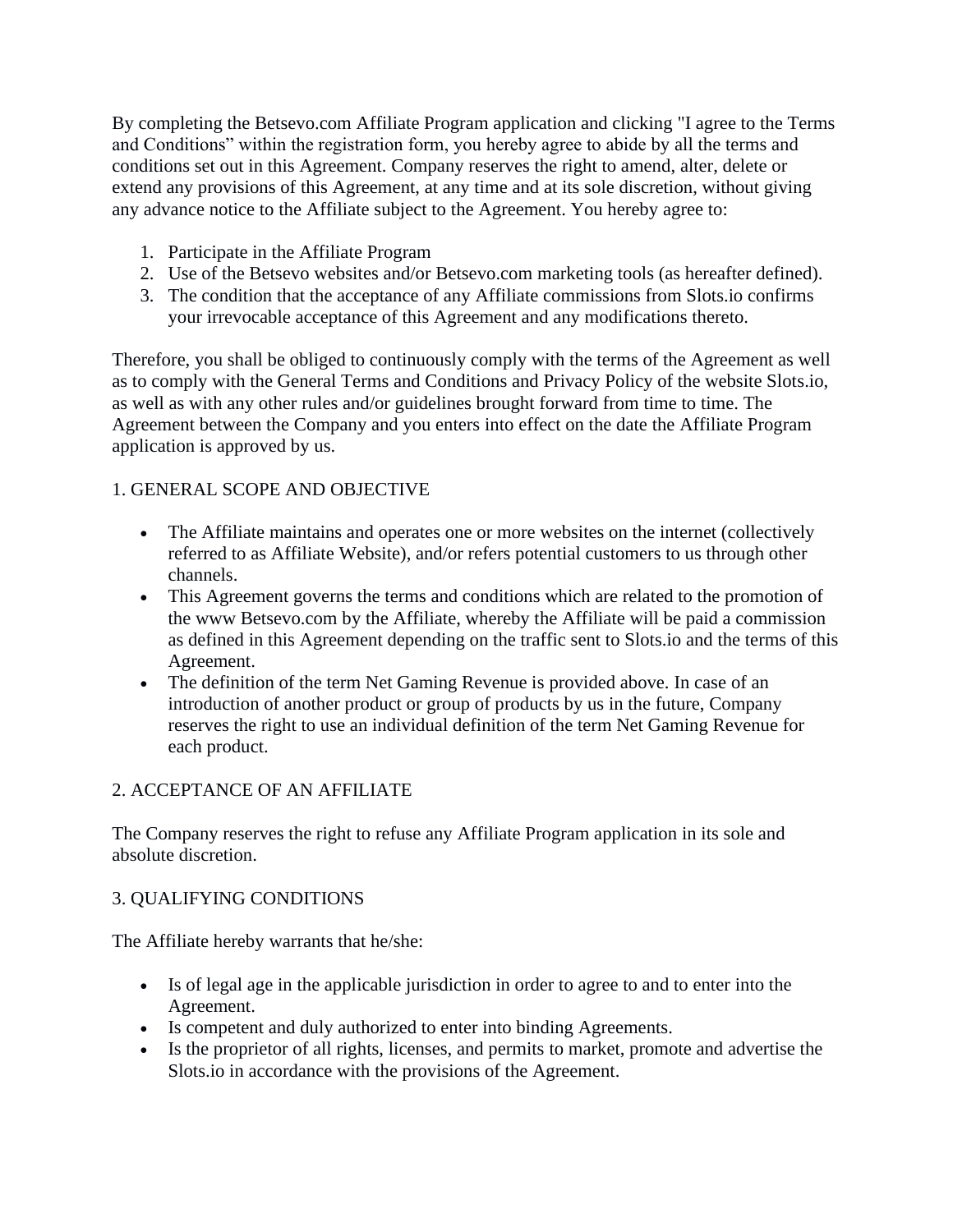- Will comply with all applicable rules, laws, and regulations in correlation with the promotion of Betsevo.com.
- Fully understands and accepts the terms of the Agreement.

# 4. RESPONSIBILITIES AND OBLIGATIONS OF THE COMPANY

- The Company shall provide the Affiliate with all required information and marketing material for the implementation of the Tracking Link as the Company sees fit and needed.
- The Company will assign a unique tracking identification code to all customers referred by the Affiliate. The Company shall administer the Net Gaming Revenue generated via the tracking links, record the Net Gaming Revenue and the total amount of Affiliate commission earned via the link, provide the Affiliate with commission statistics, and handle all customer services related to its business.
- The Company shall pay the Affiliate the amount due depending on the Net Gaming Revenue on the traffic generated by the Affiliate subject to the terms of the Agreement.
- The Company reserves the right to freeze or close Affiliate Account(s). In addition to any other right, which the Company may be entitled to under this Agreement, the Company reserves the right to:
	- 1. in case of having any reason to suspect that the Affiliate is in breach with the terms of the Agreement, the Affiliate's Account(s) may be blocked, and payouts may be frozen for the period of investigation. If the investigation proves a violation of the Agreement to have taken place, Company reserves the right to withhold the Affiliate's commission;
	- 2. close any Affiliate's account(s) if in the sole opinion of the Company it is necessary to comply with our policy and/or to protect the interests of the website of the Company or the Company. If the Affiliate is in breach of the Agreement, Company may in addition to closing the Affiliate's account(s) take any other steps under the law to protect its interest;
	- 3. terminate the Agreement for Affiliate account(s) where the Net Gaming Revenue does not cover Betsevo.com's costs for maintaining the account and the payout procedure. Under no circumstances, the Company shall be held liable for eventual loss or damage caused to the Affiliate.
	- 4. Company reserves the right to initiate an internal investigation of the Affiliate or player's accounts on the Slots.io in case the Company suspects the Affiliate in violation of the rules on the Affiliate website.

# 5. RESPONSIBILITIES AND OBLIGATIONS OF THE AFFILIATE

The Affiliate hereby warrants:

1. To use its best efforts to actively and effectively advertise, market and promote Betsevo.com as widely as possible in order to maximize the benefit to the parties and to abide by the guidelines of the Company as they may be brought forward from time to time and/or as being published online.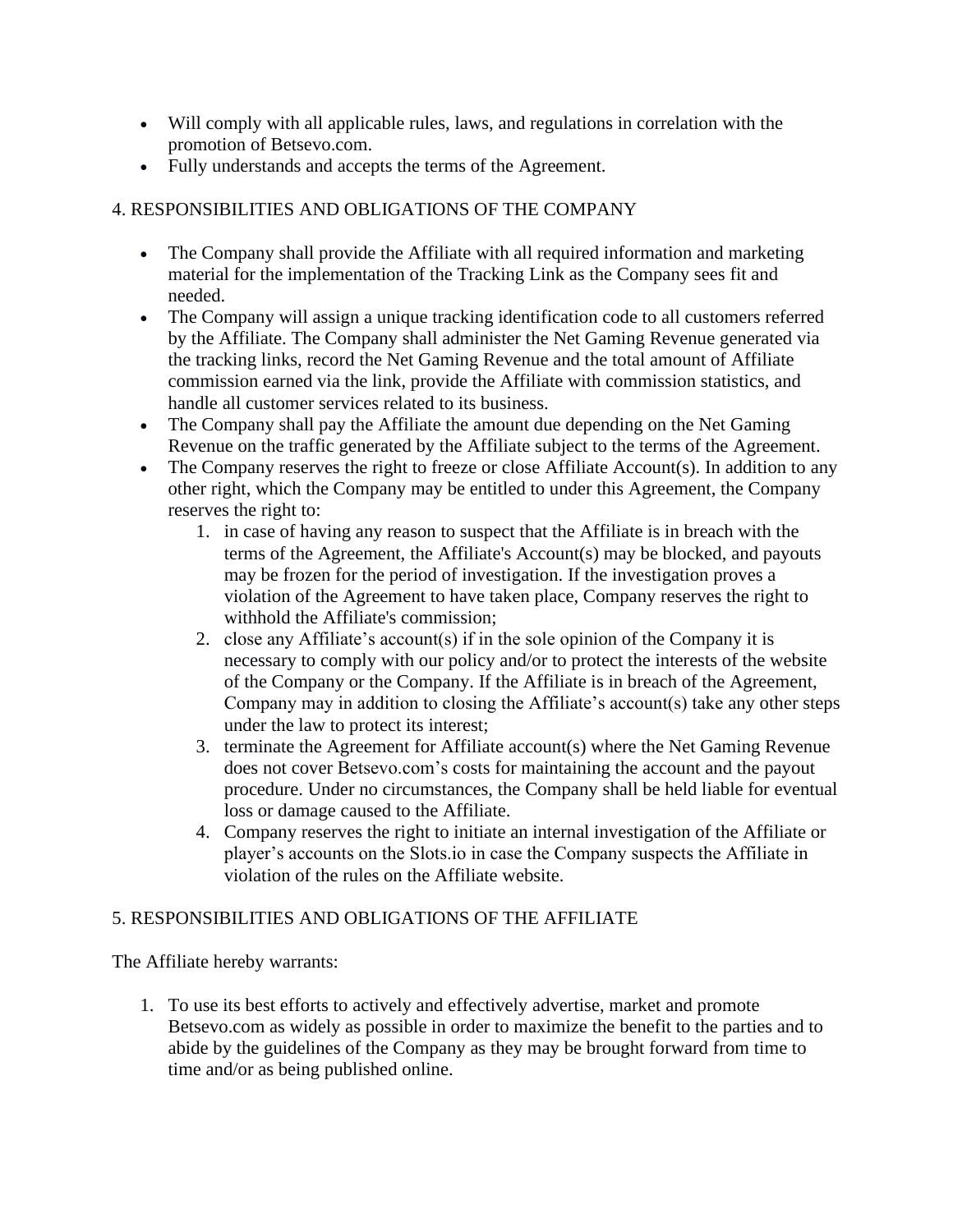- 2. To market and refer potential players to Betsevo.com at its own cost and expense. The Affiliate will be solely responsible for the distribution, content, and manners of its marketing activities. All of the Affiliate's marketing activities must be professional, proper and lawful under applicable laws and must be in accordance with the Agreement.
- 3. To use only the tracking link provided within the scope of the Affiliate Program, otherwise, no guarantee whatsoever can be given for proper registration and sales accounting by the Company. Also, not to change or modify in any way any link or marketing material without prior written authorization from the Company.
- 4. To be responsible for the development, operation, and maintenance of its Affiliate website as well as for all material appearing on its Affiliate website.
- 5. That it will not perform any act which is libellous, discriminatory, obscene, unlawful or otherwise unsuitable or which contains sexually explicit, pornographic, obscene or graphically violent materials.
- 6. That it will not actively target any person who is under the legal age for gambling.
- 7. That it will not actively target any jurisdiction where gambling and the promotion thereof is illegal.
- 8. That it will not generate traffic to the Betsevo.com by illegal or fraudulent activity, particularly but not limited to:
	- o Sending spam.
	- o Incorrect meta tags.
	- o Registering as a player or making deposits directly or indirectly to any Affiliate Account through his/her tracker(s) for their own personal use and/or the use of its relatives, friends, employees or other third parties, or in any other way attempt to artificially increase the commission payable or to otherwise defraud the Company. Violation of this provision shall be deemed to be fraud.
- 9. That it will not present its Affiliate website in such a way that it might evoke any risk of confusion with the Company and or convey the impression that the Affiliate Website of the contracting party is partly or fully originated with the Company.
- 10. Without prejudice to the marketing material as may be forwarded by the Company and/or made available online through the Affiliate Program the Affiliate may not use Betsevo.com or other terms, trademarks and other intellectual property rights that are vested in the Company unless the Company consents to such use in writing.

## 6. SUB-AFFILIATES

- 1. Sub-Affiliate is an affiliate referred to us by you who holds the same qualifying conditions as an Affiliate. All such Sub-Affiliates will be linked to your Affiliate account (and you will be considered as the Master Affiliate) provided that the Sub-Affiliate(s) signs up using one of your Sub-Affiliate referral links. In order to become a Master Affiliate, the Affiliate must submit a request and get approval from the Company, a referral link is then provided to the Master Affiliate.
- 2. In order to become Sub-Affiliate, the Sub-Affiliate must be registered using the Sub-Affiliate referral link provided by you. You are solely responsible for ensuring the proper completion of a Sub-Affiliate's registration. In the result of failure to complete any steps correctly, the Sub-Affiliate may not be linked to you.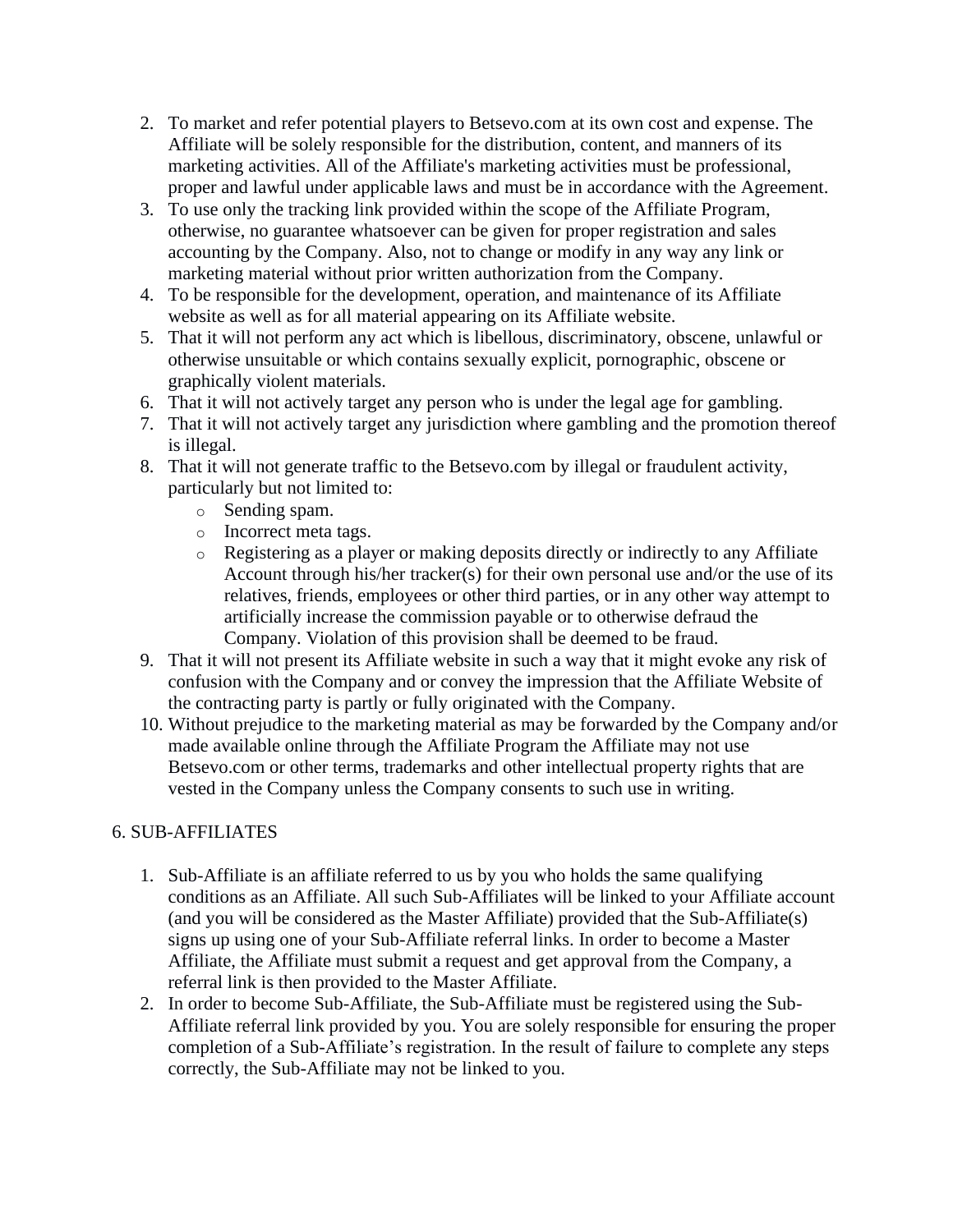- 3. You will earn10% of the Sub-Affiliate commission generated by each Sub-Affiliate you successfully refer to us. The Company reserves the right to change any of the commission fees at any given moment without prior notice. In case of a negative carryover by a Sub-Affiliate, the Master Affiliate will also inherit the negative carryover.
- 4. The Company reserves the right, at its sole discretion, to investigate any Sub-Affiliate referred to us by you if we suspect any suspicious activity on the Sub-Affiliate account. If a Sub-Affiliate referred to us by you is found to have engaged in or been involved with Fraud, Spam, or is found to have breached any of the terms and conditions of the Agreement. The Company reserves at its sole discretion, the right to withhold all Sub-Affiliate commission payments relating to that Sub-Affiliate, due to you and to suspend, freeze and confiscate the account, if deemed appropriate.
- 5. Any Sub-Affiliate will be bound by the terms and conditions of the Agreement and you will be liable to us for the performance of such Sub-Affiliate's obligation under the Agreement.
- 6. The Company holds no responsibility for any direct negotiations including disputes that happen between a Master Affiliate and a Sub-Affiliate. All responsibility regarding the communication between a Master Affiliate and a Sub-Affiliate remains with the Master Affiliate and the Sub-Affiliate.

# 7. PAYMENT

- 1. The Company agrees to pay the Affiliate a commission based on the Net Gaming Revenue generated from New Customers referred by the Affiliate website and/or another channel. The commission shall be deemed to be inclusive of value added tax or any other tax if applicable.
- 2. The commission shall be a percentage of the Net Gaming Revenue of qualified FTDs.
- 3. The commission is calculated at the end of each month and the monthly payment shall be performed by the 5th working day of each calendar month, provided that the amount due exceeds 20 euros. If the balance due is less than the minimum threshold (20 euros), it shall be carried over to the following month and shall be payable when it collectively exceeds the minimum threshold.
- 4. The commission payment shall be made only if the outstanding Affiliate balance is positive. If the balance is negative due to the user's performance on games the balance shall be carried over to the next month. Should next month's revenue be positive and cover the negative carryover from the previous month then payment shall be made. This method is referred to as negative carryover.
- 5. Payment of commissions shall be made to Affiliate in euros. Payment shall be made upon an invoice presented by Affiliate to the Company. If an error is made in calculating the commission, the Company reserves the right to correct such a calculation at any time and will pay out underpayment or reclaim overpayment made to the Affiliate by the turn of each calendar month. If the payment has not been made to the Affiliate by the turn of each calendar month, the commission will be paid out in full during the next month only when the Affiliate has provided all necessary details to the Company.
- 6. Acceptance of payment by the Affiliate shall be deemed to be full and final settlement of the balance due for the period indicated.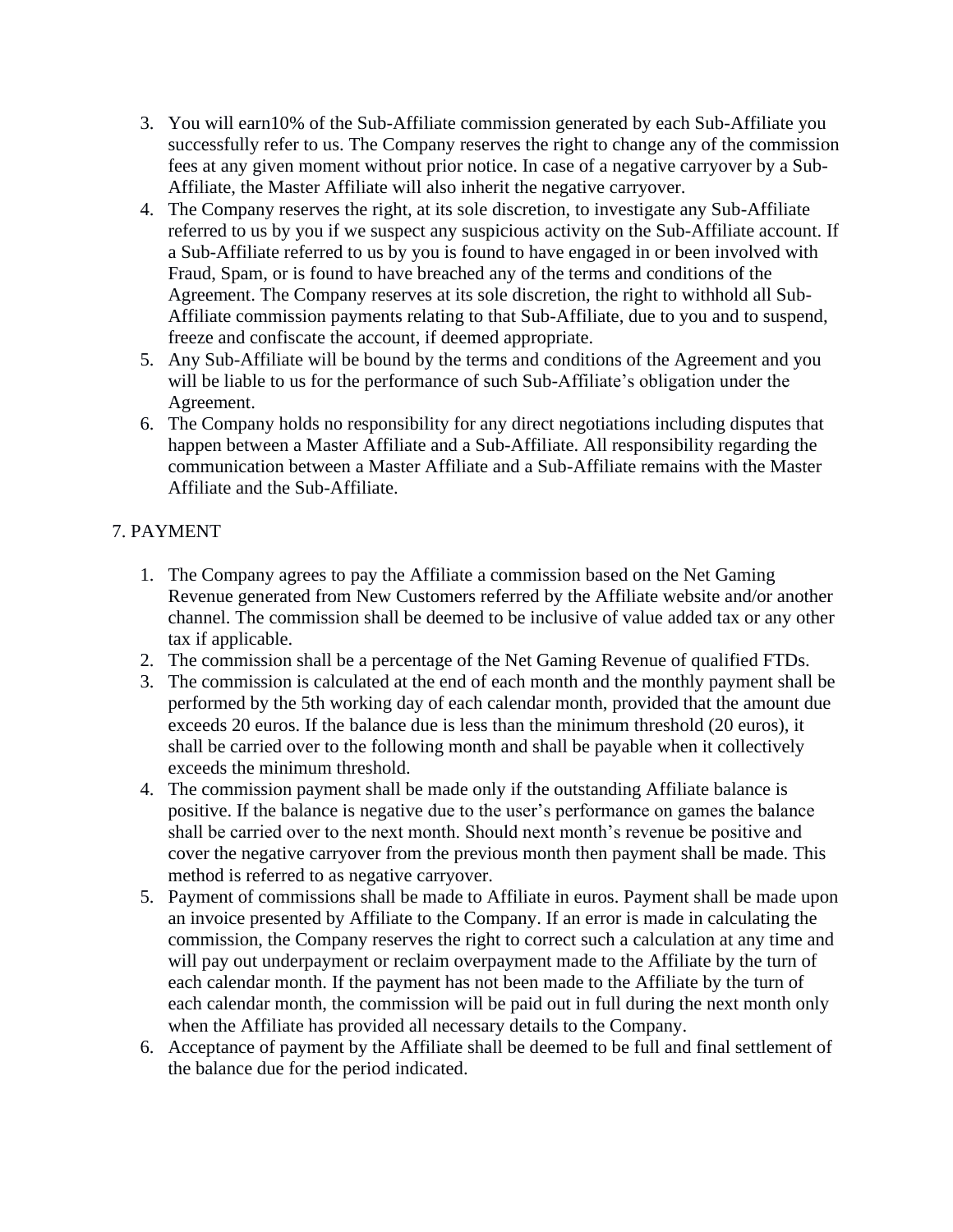- 7. If the Affiliate disagrees with the balance due as reported, it shall within a period of seven (7) days, send an email to the Company to newaccounts@edenspointltd.com and indicate the reasons for the dispute. Failure to send an email within the prescribed time limit shall be deemed to be considered as an irrevocable acknowledgement of the balance due for the period indicated.
- 8. The Company may delay payment of any balance to the Affiliate for up to sixty (60) days, while it investigates and verifies that the relevant transactions comply with the provisions of the terms of the Agreement.
- 9. No payment shall be due when the traffic generated is illegal or contravenes any provision of the terms of the Agreement.
- 10. The Affiliate agrees to return all commissions received based on fraudulent or falsified transactions, plus all costs for legal causes or actions that may be brought against the Affiliate to the fullest extent of the law.
- 11. For the sake of clarity, the parties specifically agree that upon the termination of this Agreement by either party, the Affiliate shall no longer be entitled to receive any payment whatsoever from the Company, provided that payments already due (earned and unpaid commissions) shall be paid out.
- 12. The Affiliate shall be exclusively responsible for the payment of any and all taxes, levies, fees, charges and any other money payable or due both locally and abroad (if any) to any tax authority, department or other competent entity by the Affiliate as a result of the commission generated under this Agreement. The Company shall in no manner whatsoever be held liable for any amounts unpaid but found to be due by the Affiliate and the Affiliate hereby indemnifies the Company in that regard.

#### 8. TERMINATION

- This Agreement may be terminated by either party by giving a thirty (30) day written notification to the other party. Written notification may be given by email.
- The contracting parties hereby agree that upon the termination of the Agreement:
	- 1. The Affiliate must remove all references to the Betsevo.com from the Affiliate website and/or other marketing channels and communications, irrespective of whether the communications are commercial or non-commercial.
	- 2. All rights and licenses granted to the Affiliate under the Agreement shall immediately terminate and all rights shall revert to the respective licensors, and the Affiliate will cease the use of any trademarks, service marks, logos and other designations vested in the Company.
	- 3. The Affiliate will be entitled only to those earned and unpaid commissions as of the effective date of termination; however, provided the Company may withhold the Affiliate's final payment for a reasonable time to ensure that the correct amount is paid. The Affiliate will not be eligible to earn or receive commissions after this termination date.
	- 4. If the Agreement is terminated by the Company on the basis of the Affiliate's breach, the Company shall be entitled to withhold the Affiliate's earned but unpaid commissions as of the termination date as collateral for any claim arising from such a breach. It is further specified that termination by the Company due to a breach by the Affiliate of any of the clauses in the Agreement shall not require a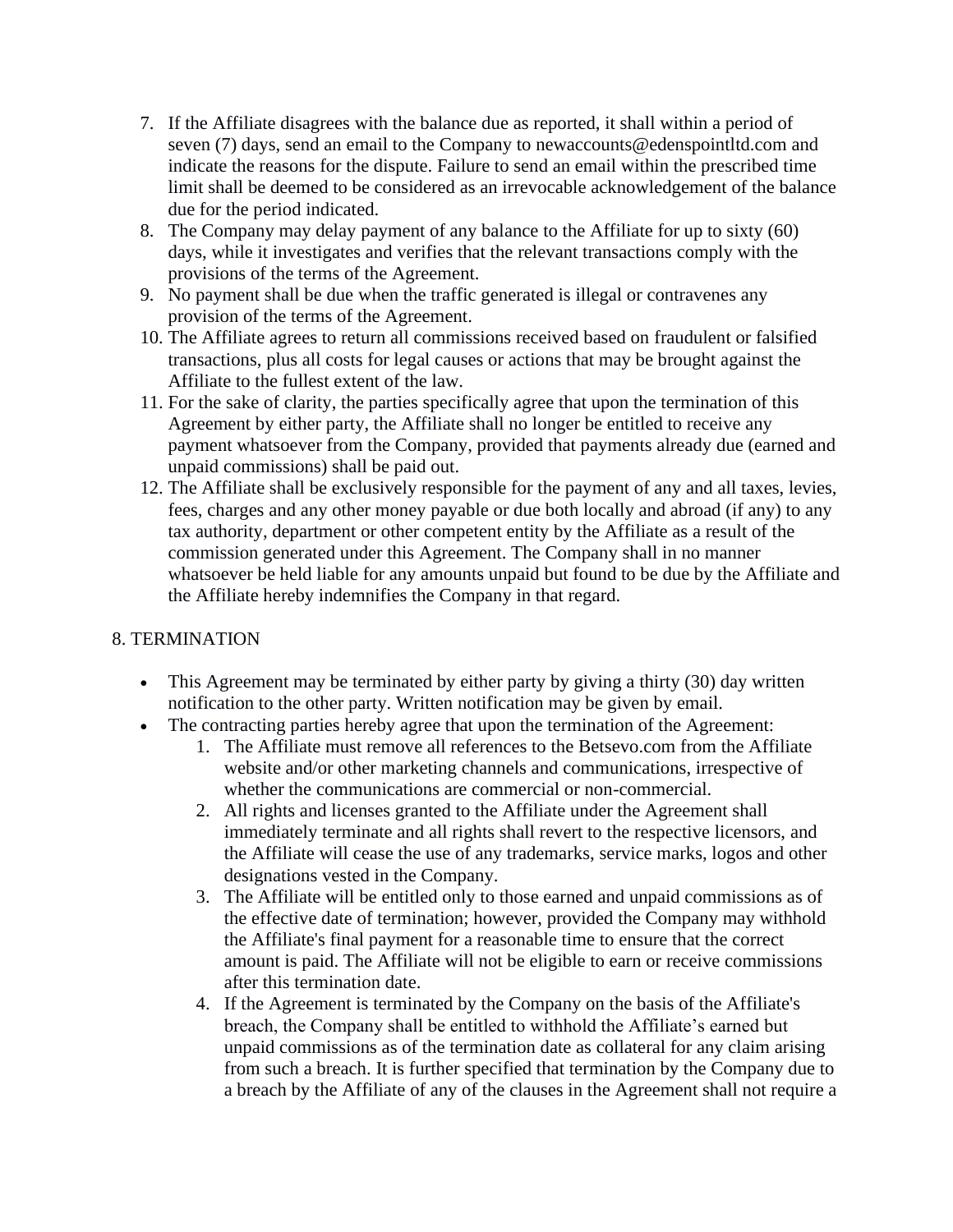notice period and such termination shall have an immediate effect upon simple notification by the Company to the Affiliate.

- 5. The Affiliate must return original data items that hold any and all confidential information (and all copies and derivations thereof) in the Affiliate's possession, custody, and control to the Company or delete permanently any copies or electronic form data containers that contain the same.
- 6. The Affiliate will release the Company from all obligations and liabilities occurring or arising after the date of such termination, except with respect to those obligations that by their nature are designed to survive termination. Termination will not relieve the Affiliate from any liability arising from any breach of the Agreement, which occurred prior to termination and/or to any liability arising from any breach of confidential information even if the breach arises at any time following the termination of the Agreement. The Affiliate's obligation of confidentiality towards the Company shall survive the termination of this Agreement.
- If your account is inactive, we will terminate your account with the right to freeze the commission on your account. In this clause, "inactive" means where you have not registered new Real Money Players for one hundred and eighty (180) days or more. If your Affiliate Account is inactive, your Agreement and participation in the Affiliate Network will automatically terminate. Where automatic termination occurs, we will notify you that your accumulated commission will be frozen. If we do not receive any response from you within one hundred and eighty (180) days, any funds remaining within your Affiliate Account will revert to us

#### 9. WARRANTIES

- The Affiliate expressly acknowledges and agrees that the use of the internet is at its own risk and that this Affiliate Program is provided "as is" and "as available" without any warranties or conditions whatsoever, even if expressed or implied. No guarantee is made that it will make access to its Affiliate website possible at any particular time or any particular location.
- The Company shall in no event be liable to the Affiliate or anyone else for any inaccuracy, error or omission in, or loss, injury or damage caused in whole or in part by failures, delays or interruptions of the www.slots.io or the Affiliate Program.

#### 10. INDEMNIFICATION

• The Affiliate agrees to defend, indemnify and hold the Company and its affiliates, successors, officers, employees, agents, directors, shareholders, and attorneys, free and harmless from and against any and all claims and liabilities, including reasonable attorneys' and experts' fees, related to or arising from: a) Any breach of the Affiliate's representations, warranties or covenants under the Agreement. b) The Affiliate's use (or misuse) of the marketing materials. c) All conduct and activities occurring under the Affiliate's user ID and password. d) Any defamatory, libellous or illegal material contained within the Affiliate website or as part of the Affiliate's information and data. e) Any claim or contention that the Affiliate website or the Affiliate's information and data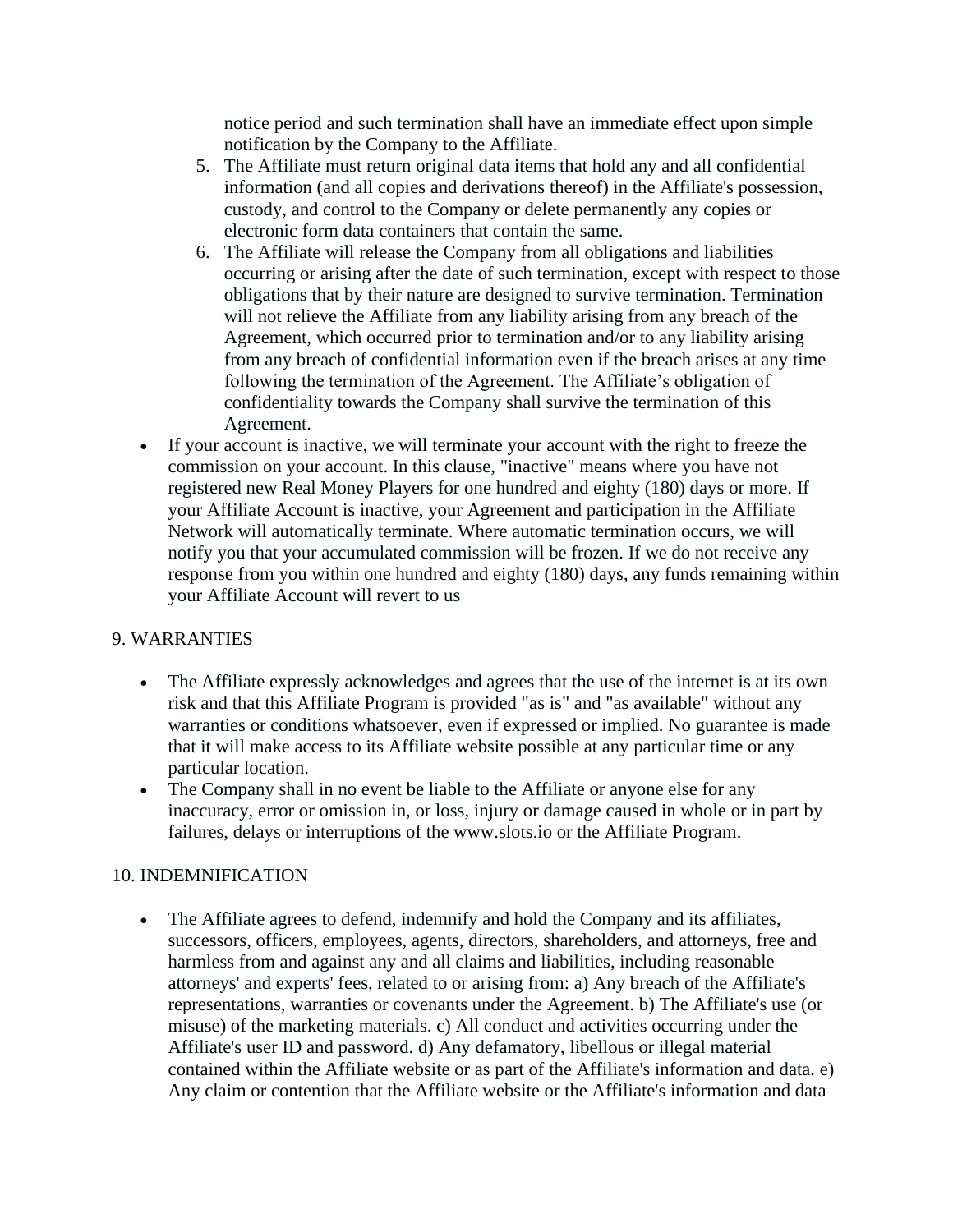infringe any third party's patent, copyright, trademark, or other intellectual property rights or violate any third party's rights of privacy or publicity. f) Third party access or use of the Affiliate website or to the Affiliate's information and data. g) Any claim related to the Affiliate website. h) Any violation of the Agreement.

• The Company reserves the right to participate, at its own expense in the defence of any matter.

### 11. COMPANY RIGHTS

- The Company may refuse any player or close a player's account if it is necessary to comply with the Company's policy and/or protect the interest of the Company.
- The Company may refuse any applicant and/or may close any Affiliate's Account if it is necessary to comply with the law, Company's policy, General Terms and Conditions or Privacy Policy, the Agreement and/or protect the interest of the Company. If the Affiliate is in breach of the Agreement or the Company's terms or other rules, policies, and guidelines, the Company may in addition to closing the Affiliate Account take any other steps in law to protect its interests.

### 12. GOVERNING LAW & JURISDICTIONS

The validity, construction and performance of this Agreement and any claim, dispute or matter arising under or in connection to this Agreement or its enforceability shall be governed and construed in accordance with the laws of Canada. The parties irrevocably submit to the exclusive jurisdiction of Canada's courts over any claim, dispute or matter under or in connection with this Agreement and/or its enforceability.

#### 13. ASSIGNMENT

- The Affiliate may not assign the Agreement, by restructuring or otherwise, without obtaining the prior written consent of the Company. In the event that the Affiliate acquires or otherwise obtains control of another Affiliate Betsevo.com, then Affiliate Accounts will co-exist on individual terms.
- The Company may assign the Agreement, by restructuring or otherwise, at any time without obtaining the prior consent of the Affiliate.

#### 14. NON-WAIVER

The Company's failure to enforce the Affiliate's adherence to the terms of the Agreement shall not constitute a waiver of the right of the Company to enforce said terms at any time.

#### 15. FORCE MAJEURE

Neither party shall be liable to the other for any delay or failure to perform its obligations under the Agreement if such delay or failure arises from a cause beyond the reasonable control of and is not the fault of such party, including but not limited to labour disputes, strikes, industrial disturbances, acts of God, acts of terrorism, floods, lightning, utility or communications failures,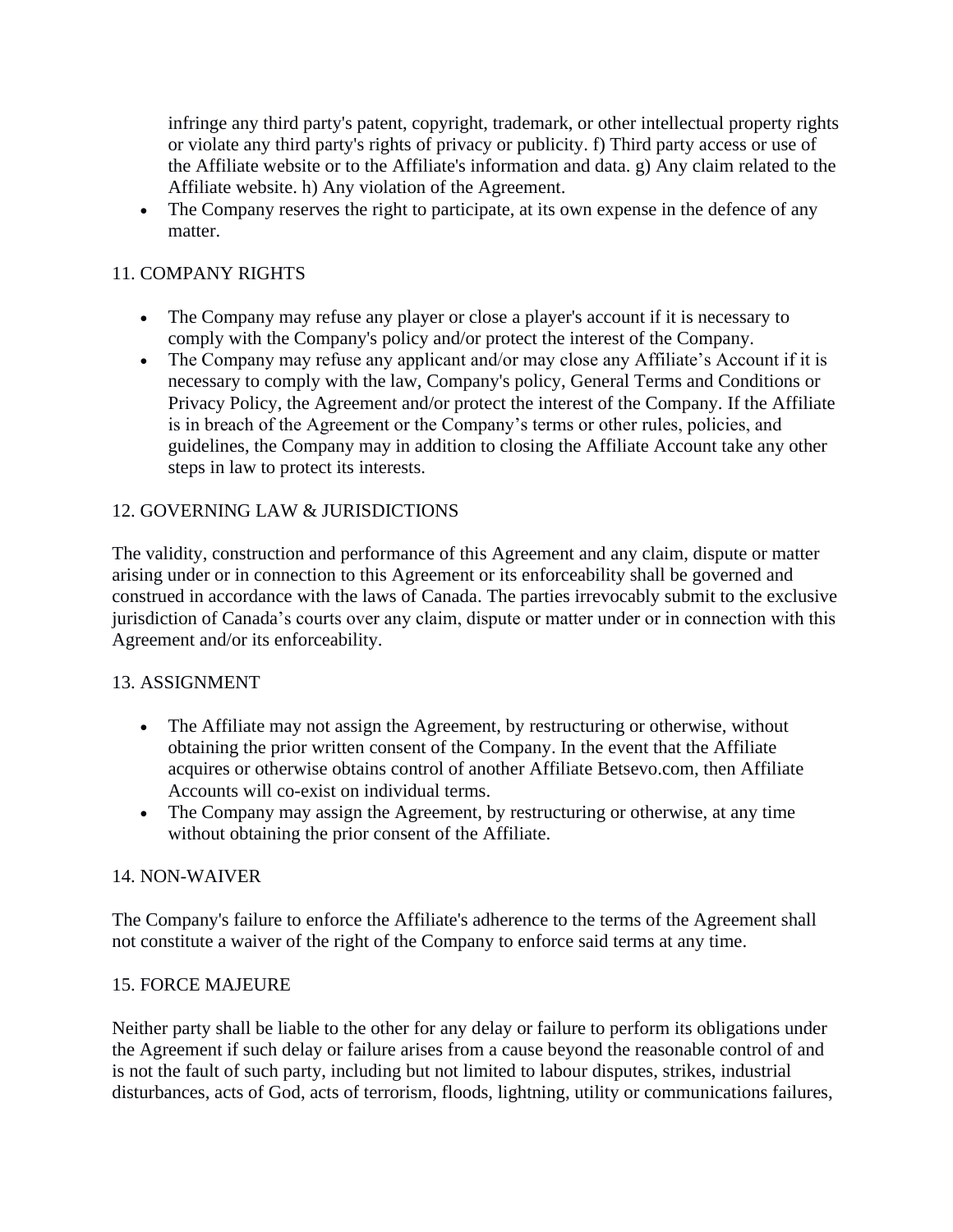earthquakes or other casualties. If a force majeure event occurs, the non-performing party is excused from whatever performance is prevented by the force majeure event to the extent prevented. Provided that, if the force majeure event subsists for a period exceeding thirty (30) days then either party may terminate the Agreement without notice.

### 16. RELATIONSHIP OF THE PARTIES

Nothing contained in the Agreement, nor any action taken by any party to the Agreement, shall be deemed to constitute either party (or any of such party's employees, agents, or representatives) an employee, or legal representative of the other party, nor to create any partnership, joint venture, association, or syndication among or between the parties, nor to confer on either party any express or implied right, power or authority to enter into any agreement or commitment on behalf of (nor to impose any obligation upon) the other party.

### 17. SEVERABILITY/WAIVER

Whenever possible, each provision of the Agreement shall be interpreted in such a manner as to be effective and valid under applicable law, but if any provision of the Agreement is held to be invalid, illegal or unenforceable in any respect, such provision will be ineffective only to the extent of such invalidity, or unenforceability, without invalidating the remainder of the Agreement. No waiver will be implied from conduct or failure to enforce any rights and must be in writing to be effective.

#### 18. CONFIDENTIALITY

- 1. All information, including but not limited to business and financial, lists of customers and buyers, as well as price and sales information and any information relating to products, records, operations, business plans, processes, product information, business know-how or logic, trade secrets, market opportunities, Affiliate Network, Affiliate Program, Sub-Affiliates and personal data of the players of the Company shall be treated confidentially. Such information must not be used for own commercial or other purposes or divulged to any person or third party neither directly nor indirectly unless prior explicit and written consent has been provided by the Company. This provision shall survive the termination of the Agreement.
- 2. The Affiliate obliges himself/herself not to use the confidential information for any purpose other than the performance of its obligations under the Agreement.

## 19. CHANGES TO THIS AGREEMENT

- 1. The Company reserves the right to amend, alter, delete or add to any of the provisions of the Agreement, at any time and at its sole discretion, without giving any advance notice to the Affiliate subject to the terms set out in the Agreement. Any such changes will be published on Betsevo.com
- 2. In case of any discrepancy between the meanings of any translated versions of the Agreement, the English language version shall prevail.